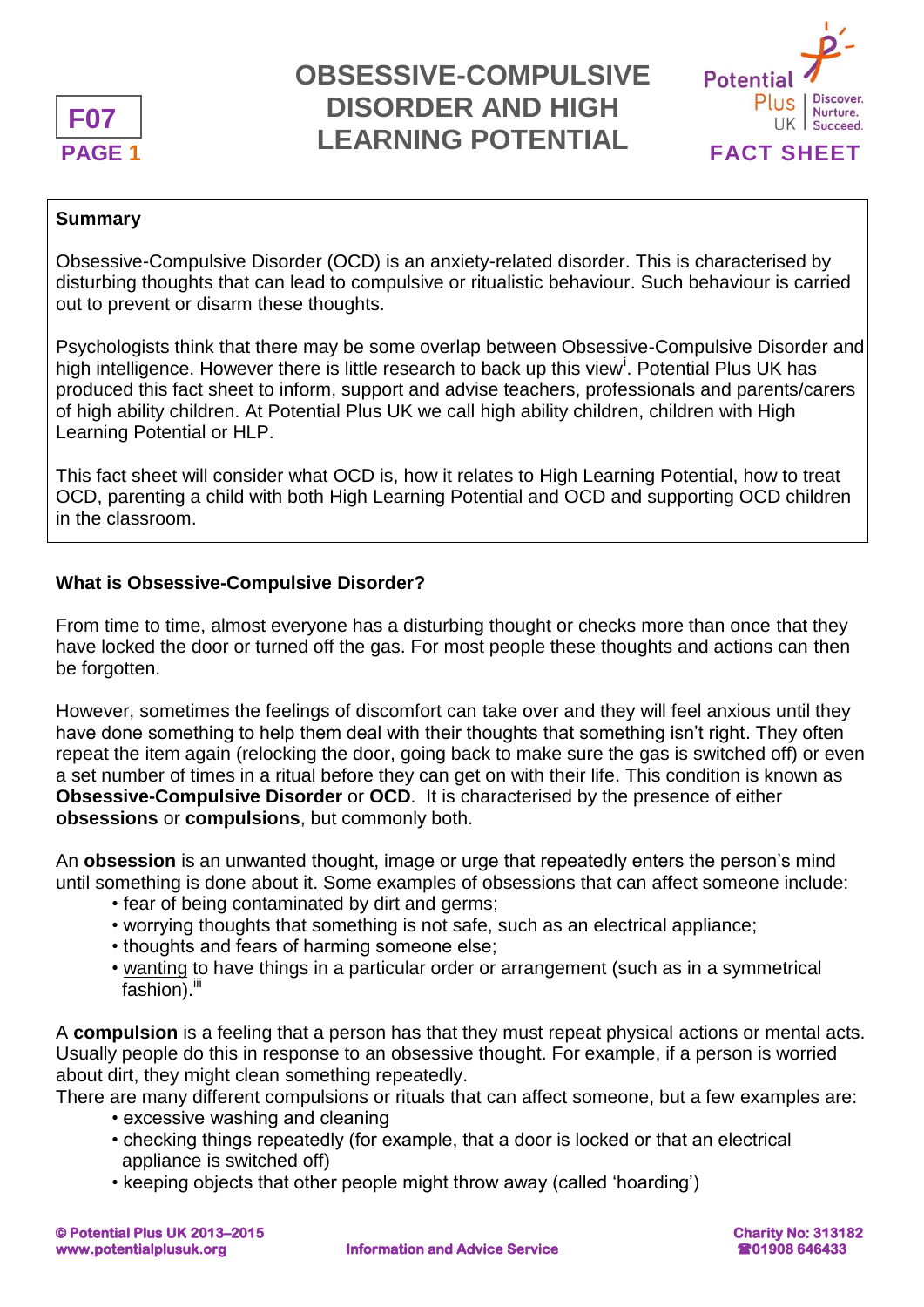

# PAGE 2 **FACT SHEET OBSESSIVE-COMPULSIVE DISORDER AND HIGH LEARNING POTENTIAL**



- repeating acts
- repeating words or numbers in a pattern.<sup>ii</sup>

Whilst people with OCD may realise that their thoughts and actions are irrational or excessive, they will not be able to help themselves.<sup>iii</sup> They may act upon them repeatedly in an attempt to get rid of them or 'neutralise' them.<sup>iii</sup>

The symptoms of OCD can cause significant problems and/or distress for the sufferer. In children, these problems can be made worse by their impact on the psychological and social development of the child. It can also have a significant on their parents and siblings.<sup>iii</sup>

Related disorders include Body Dysmorphic Disorder (BDD), Hair Pulling (Trichotillomania), Tourette's Syndrome, Compulsive Hoarding and Compulsive Skin Picking (CSP).

### **How common is OCD?**

It is estimated that about one or two people in a hundred of the population in the UK may have OCD, although some studies have estimated two to three people in a hundred.<sup>ii</sup> The condition can affect people of any age, from young children to older adults.<sup>iii</sup> Some people with OCD also have depression.<sup>iii</sup>

Researchers do not agree on whether the condition occurs more in girls or boys. For example, the Heyman and others<sup>iv</sup> conducted a study in 2001. This is based on the 1999 British Child Mental Health Survey. It showed equal rates of OCD in boys and girls. However, samples taken in other studies often contained more boys than girls which may affect the rates reported<sup>iv</sup>. However, by 18 more females than males are reported and this is the case for most studies<sup>iv</sup>.

## **How Obsessive-Compulsive Disorder (OCD) Relates to High Learning Potential (HLP)**

Little research has been done to confirm the link between high ability (what Potential Plus UK calls High Learning Potential) and OCD. However, we have worked with many thousands of parents and families of highly able children since 1967. This experience has brought us to the belief that there are two ways in which OCD and High Learning Potential may be linked. These are as follows:

### **i) Misdiagnosis**.

Some of the characteristics which can come with High Learning Potential can often be confused with OCD.<sup>i</sup> This misdiagnosis is sometimes made worse by the fact that some of these characteristics of high ability are still relatively unknown by the wider community and health professionals.<sup>i</sup>

Some of the characteristics of a child with high learning potential which may sometimes be confused with OCD include:

**Becoming passionate about or fixated with certain subjects, ideas or objects**. This is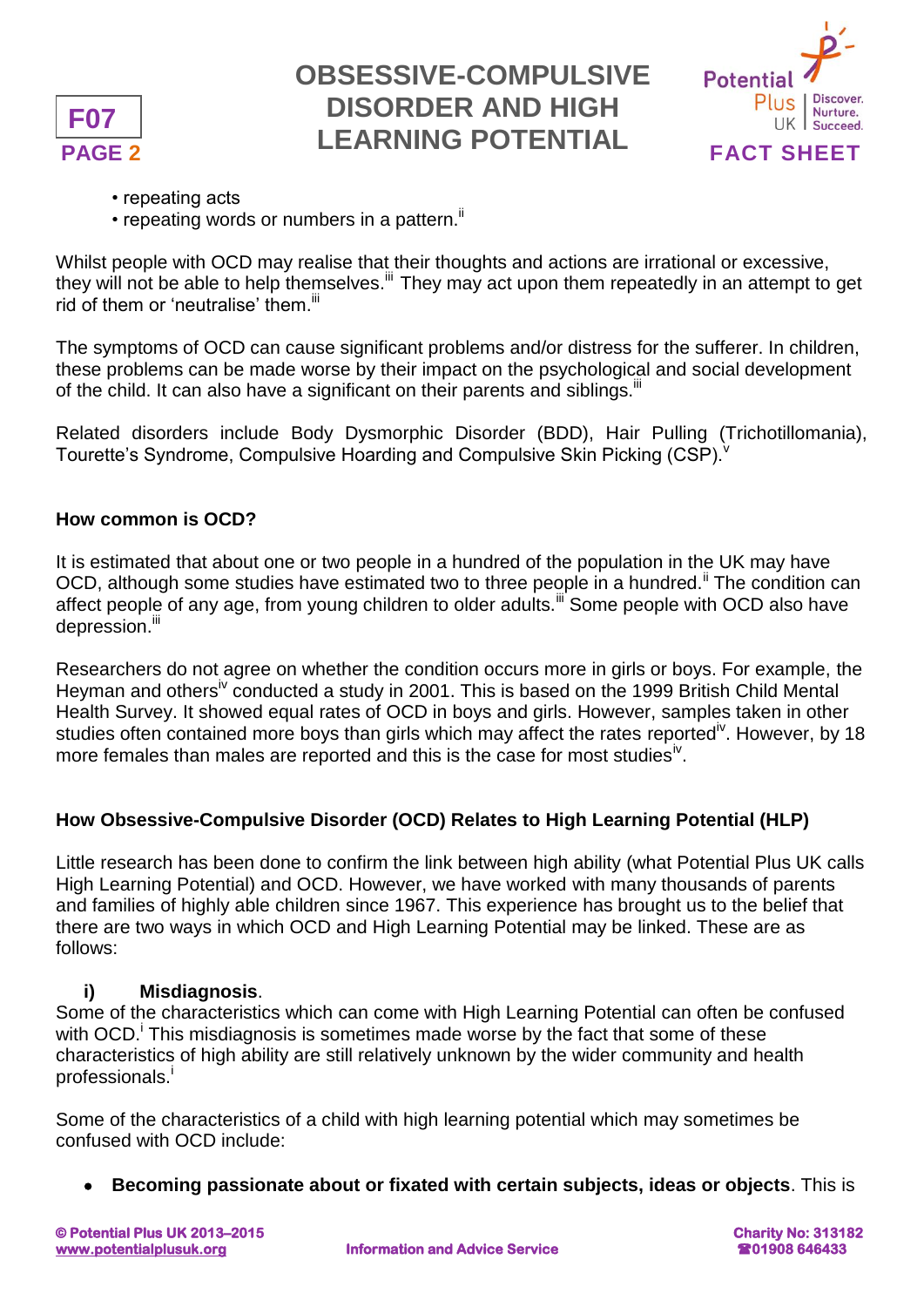

# PAGE 3 **FACT SHEET OBSESSIVE-COMPULSIVE DISORDER AND HIGH LEARNING POTENTIAL**



known as 'perseverant when interested'. Vi Often the interests seem quite normal. For example, we often see the passion of a young child with High Learning Potential for all things related to planets and space.

However, other High Learning Potential children have obsessions for more obscure things, such as locks and keys. Parents and carers of highly intelligent children with strange obsessions may therefore start to worry whether this could be a sign of OCD<sup>vii</sup>. However it is also one of the traits of their high ability.

- **Seeking to organise things or people with intensity.** We often see this in the Early Years when these young children want to play complex games. They then get upset when things don't happen the way they planned iii.
- **Intellectualising everything.**
- **Being a perfectionist.** Such children can often be intolerant about mistakes of any kind
- **Thinking about things intensely**. Sometimes such children worry about the things they think about and become anxious. Sometimes this trait of High Learning Potential can look like the child has an anxiety-related disorder, such as  $OCD$ .

These High Learning Potential children may not have OCD. However, the issues they face may become equally distressing for them. In these cases, some of the suggested ways in which a child with OCD may be supported may also work for them.

## **ii) The existence of both OCD** *and* **High Learning Potential.**

Sometimes a child can have both High Learning Potential and OCD. This means that they have a special need whilst at the same time as being highly able. These children are known as Dual and Multiple Exceptional Children or DME for short. Multiple Exceptional are those with more than one special need.

Dual and Multiple Exceptional (DME) children are those who characteristically have both Special Education Needs (SEN) and High Learning Potential (HLP).<sup>ix</sup>

## **Treatments and Sources of Help for Obsessive-Compulsive Disorder (OCD)**<sup>x</sup>

There are treatments available to help to control OCD. For children with OCD, the options depend on the severity of their symptoms. In Potential Plus UK's experience, it is helpful if parents and carers are involved at some level in the kind of treatments provided. In some cases the school and other professionals should also be involved. This involvement can help to support and reinforce the treatments provided.

## **i) Mild OCD symptoms**

For children with mild OCD symptoms, support may be offered by health practitioners, along with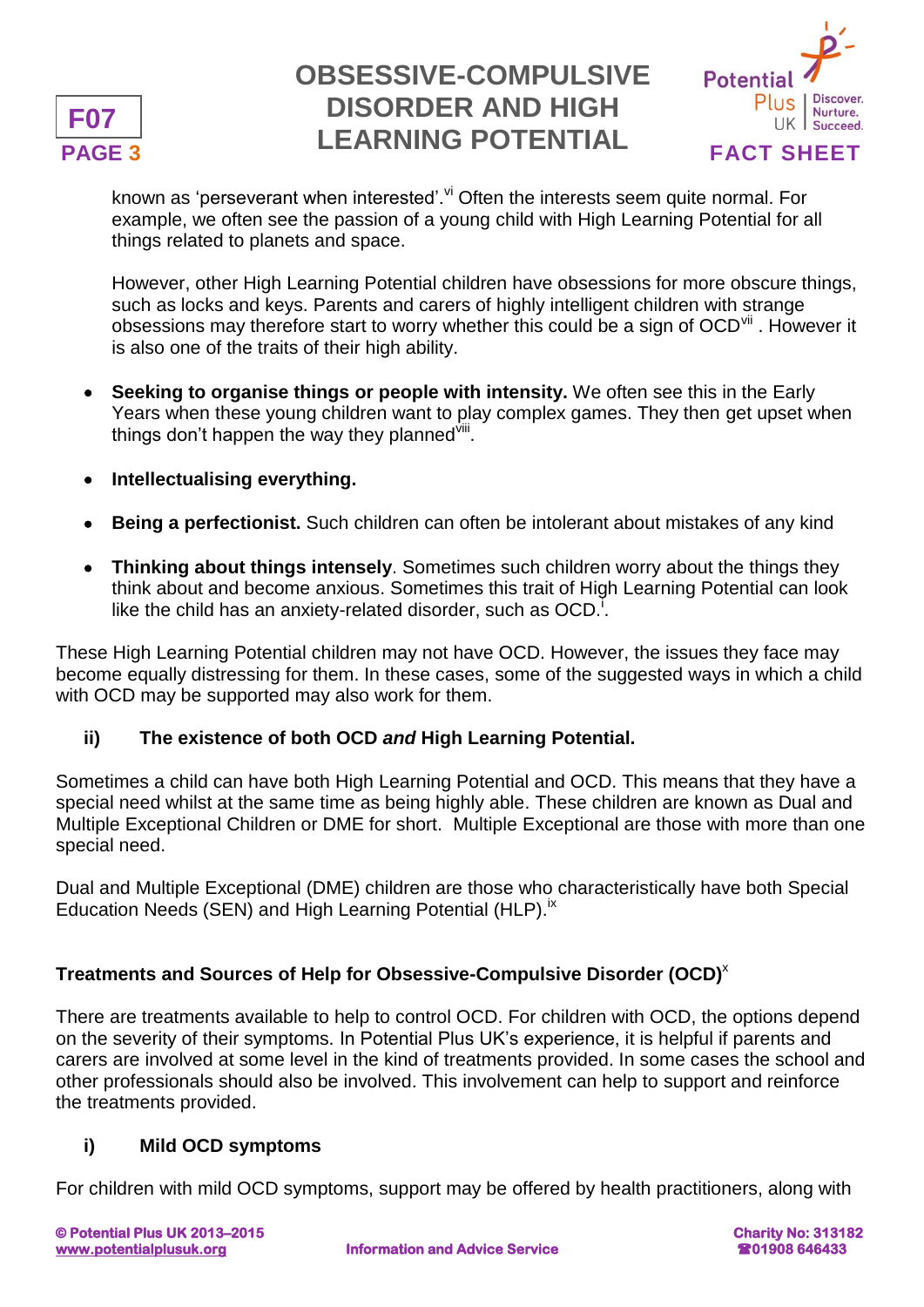

## **PAGE 4 FACT SHEET OBSESSIVE-COMPULSIVE DISORDER AND HIGH LEARNING POTENTIAL**



support and information for parents and carers.

In Potential Plus UK's experience some of the things that can help include:

- using a 'worry box' with a younger child. This is where all the things that concern them are put in one place. This can help the child as they do not need to feel so anxious or overanalyse things;
- encouraging children to understand themselves and how they act;
- helping them to resist the compulsion to do things (if not the obsession);
- keeping a diary and reviewing regularly when the behaviour occurs. This can help them to see if there is a pattern in their behaviour.

## **ii) Moderate to severe OCD symptoms**

For children with moderate to severe symptoms, or those who have unsuccessfully tried support programmes, therapy provided by a qualified person should be considered. This again should involve parents and carers to reinforce the therapy provided. Some examples of the therapies which could be used are:

- **Cognitive Behavioural Therapy (CBT).** This is a psychological treatment based on the idea that the way we feel is affected by our thoughts and beliefs, and by how we behave. If we have a negative thought, for example, this can lead to negative behaviour. This can affect the way we feel. CBT helps people to reassess the meaning of their thoughts and actions and helps to change them.
- **Exposure and Response Therapy** (**ERP).** This type of therapy is available to help people deal with situations or things that make them feel anxious or frightened. With the support of the therapist, the individual is 'exposed' to whatever makes them frightened or anxious (for example, dirt or germs). Rather than avoiding the situation or repeating a compulsion, the patient is taught other ways of coping with the anxiety or fear. This process is repeated until the patient no longer feels as anxious or afraid. $\mathbb{I}$

For children with moderate to severe symptoms who have tried such therapies with little or no effect, medication may be offered. Alongside this may be ongoing therapy. The involvement of parents and carers with this treatment is important.

The medications used are called **selective serotonin reuptake inhibitors** (SSRIs). These must be licensed for children. They should only be prescribed by a child and adolescent psychiatrist.

## **Parenting a High Learning Potential (HLP) Child with Obsessive-Compulsive Disorder symptoms(OCD)**xi

Parenting a High Learning Potential child who has OCD or OCD-like symptoms can be very challenging and can impact on the life of the whole family. To support these children, parents, carers, teachers and professionals are advised to understand the child as much as possible. This includes finding out more about OCD and the characteristics of High Learning Potential and how these can interact in the children.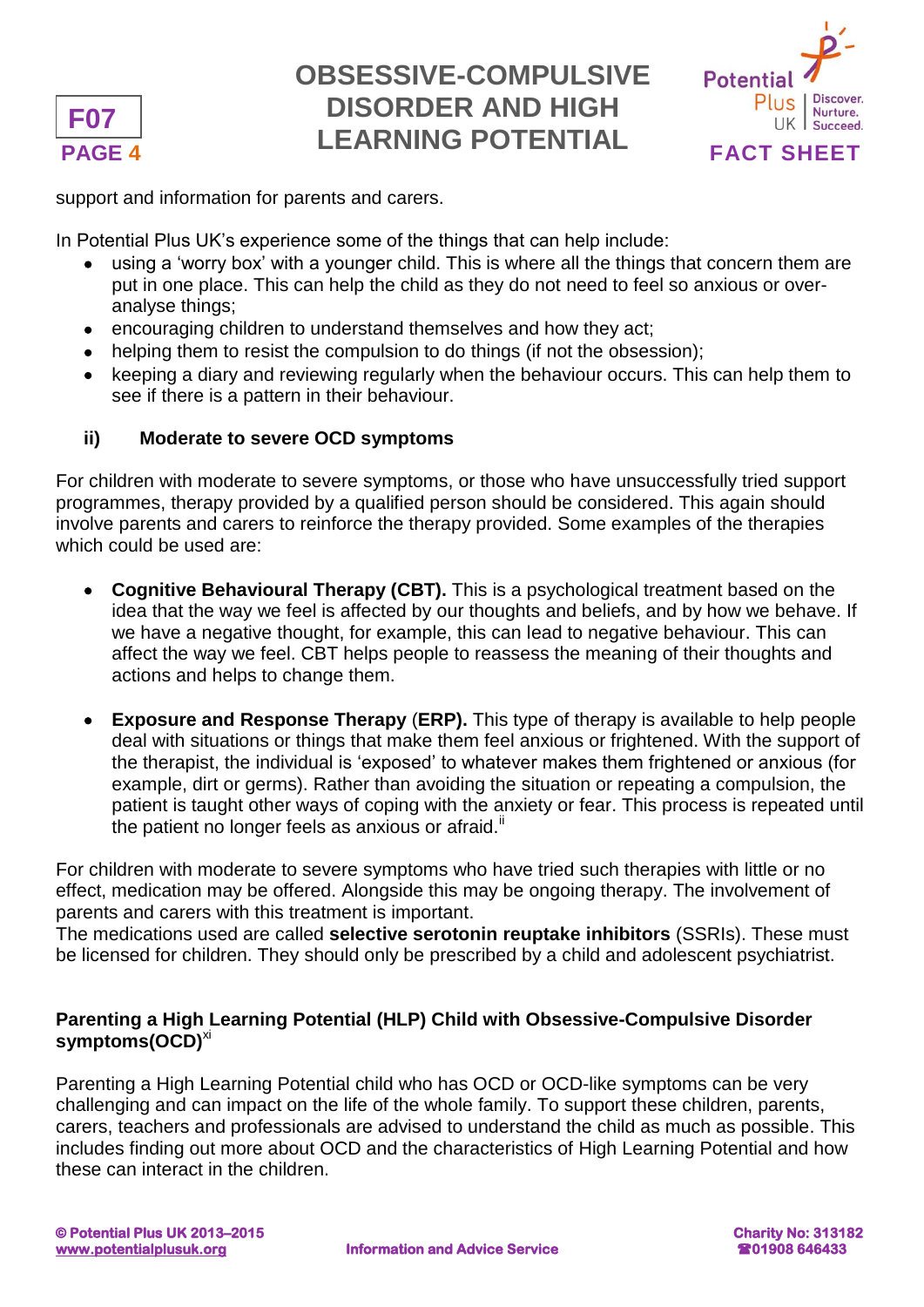

# PAGE 5 **FACT SHEET OBSESSIVE-COMPULSIVE DISORDER AND HIGH LEARNING POTENTIAL**



Our service users report that better understanding brings tolerance in parents for some of the child's difficulties. In addition they gain a better insight into strategies that could be employed to support the child. Parents can help their children learn to live with High Learning Potential and OCD in a positive way. Acceptance on behalf of the parents and the children is also important. Humour is also seen to help as long as it is at the right times.

OCD and High Learning Potential can present themselves in many forms. There are therefore multiple strategies for parenting these children. What works for one person may not work for another. Therefore, there may be periods of trial and error before finding the method that works for a particular child.

Encouraging children to share how they are feeling is a useful strategy. Parent sharing their feelings with their children can also help. Both of these will increase mutual understanding and empathy between parents and children. This is often a good foundation upon which to build a support strategy.

Following on from this, parents are also advised to:

- **help others** to understand their children;
- **work in partnership** with the school and others. This will help ensure these children have the right support for both their High Learning Potential and their OCD;
- **provide support** at home to their children which is consistent with other treatments or strategies used.

## **High Learning Potential Children with Obsessive-Compulsive Disorder (OCD) symptoms in the Classroom**xii

In school, children with High Learning Potential and OCD or OCD-like symptoms may show any of the following:

- **Inability to complete tasks on time**
- **Extreme tiredness** (through exhaustion from battling thoughts, or night rituals);
- **School refusal** (because of teasing, inability to carry out rituals at school);
- **Repeated lateness** (because their rituals take time to complete);
- **Poor concentration** (because they are distracted by compulsions);
- **Repeating, checking and redoing work** (due to compulsion to make sure everything is in order);
- **Repeatedly asking to leave the room** (to perform rituals such as hand washing);
- **Low self-esteem**(because they are bullied ro ridiculed for their 'strange behaviour');
- **Difficulties with peer relationships** (because they are misunderstood by others);
- **Anxiety in being separated from their loved ones** (because they are obsessed with preventing harm to others).

Parents and siblings may also seem anxious and distracted. This may be because they are also having a difficult time too due to concern about their loved one.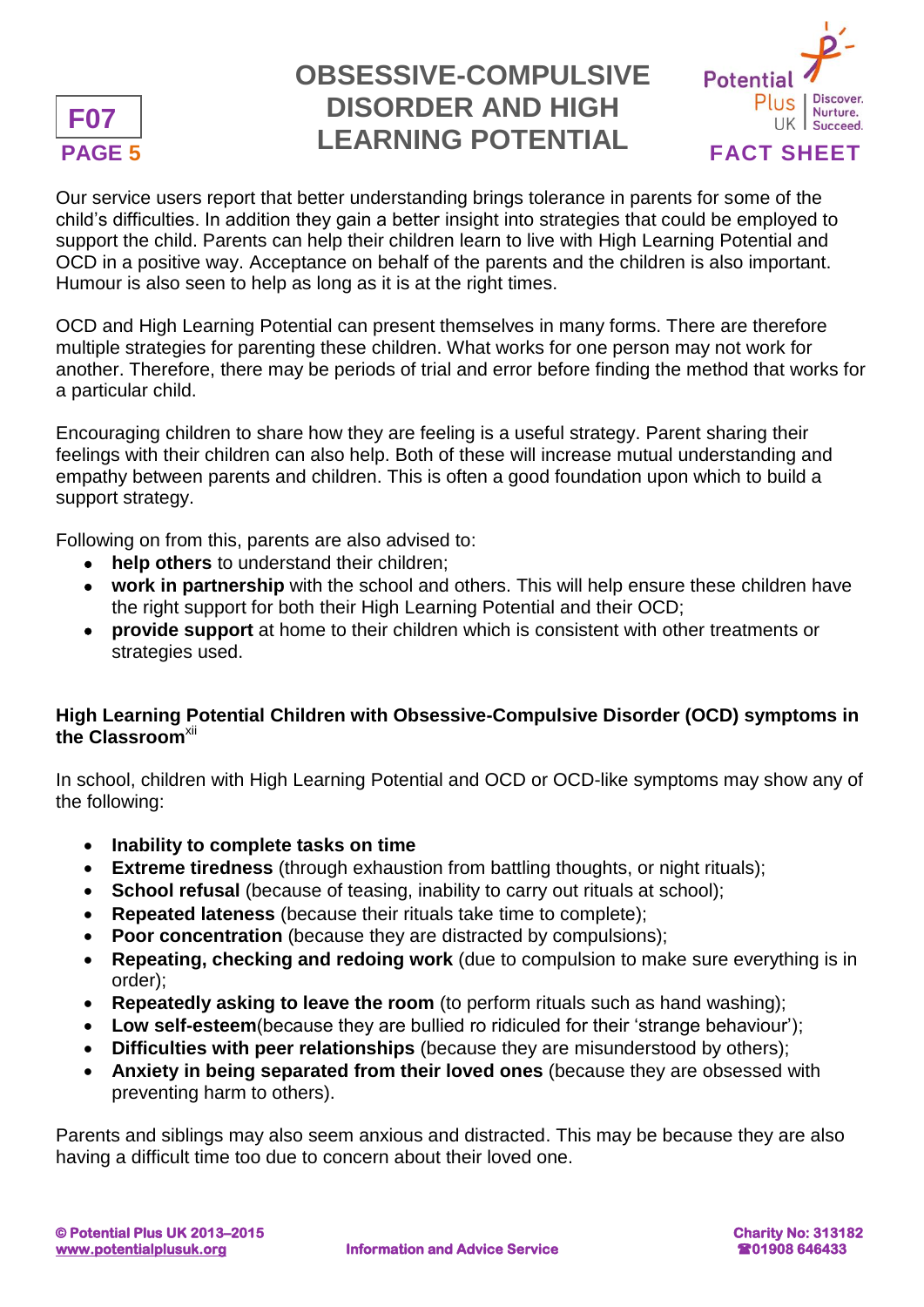

# **PAGE 6 FACT SHEET OBSESSIVE-COMPULSIVE DISORDER AND HIGH LEARNING POTENTIAL**



It is important that support for these children in school is consistent with treatments and home strategies. This can be of benefit to these children regardless of whether they have OCD or not.

Benefits include:

- contributing to the success of their overall treatment;
- raising their self-esteem
- helping them to control the disorder themselves.

If it also important that these children are challenged through high level work in the classroom. Where this does not happen, they may have more time to think about their obsessions. On the other hand, providing extension and enrichment may enable these children to focus their thinking elsewhere.

Due to the children's compulsive rituals they can often seem odd or quirky to other children. This can lead to them being the targets of bullying.

These children may also need some of the following strategies to help them live with and control their compulsions:

- More explanation about a piece of work;
- Reminders about deadlines:
- Advance warning about changes or outings;
- More time to plan for exams and tests;
- Extra time or a scribe in exams and tests:
- The opportunity to use a computer for written work;
- Gentle refocusing and redirecting on the task in hand;
- Fewer triggers to set off the behaviours (e.g. if a sharp pencil triggers a ritual because they always need to sharpen it before they start their work);

Such support will help both the child who is highly able without OCD and the one who is highly able *with* OCD. It should therefore yield positive results for both types of children.

### **Conclusion**

With the correct support and/or treatment, children with both HLP and OCD or OCD-like symptoms can learn to live with and control their symptoms. This enables their potential to be nurtured and developed.

Parents are advised to find out more to enable them to:

- **understand their children**;
- **support any treatment**;
- **find the strategies** that work for the whole family.

Working in partnership, parents and schools can ensure that these strategies and any treatments are continued in school. This approach will benefit these children.